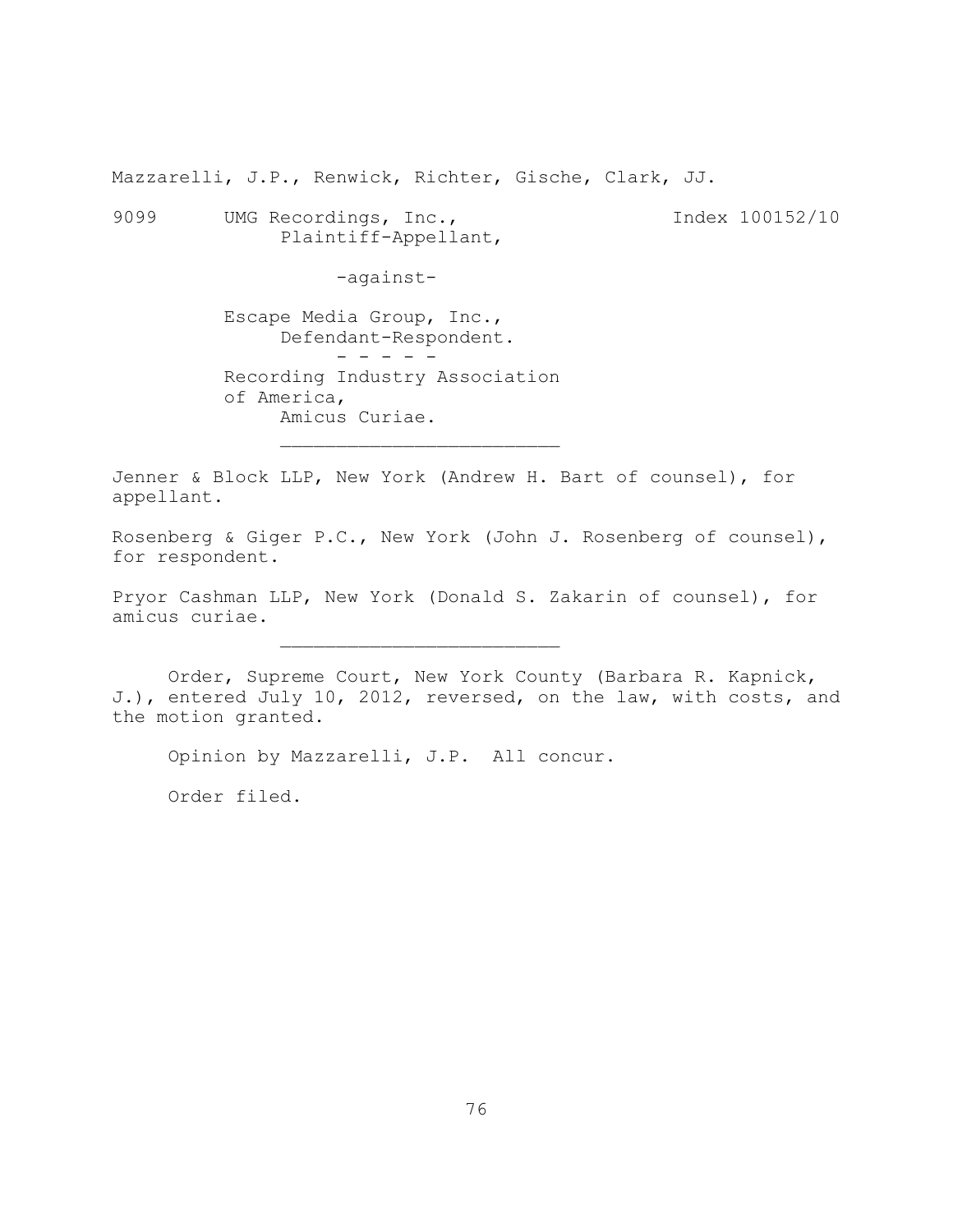SUPREME COURT, APPELLATE DIVISION, FIRST DEPARTMENT,

Angela M. Mazzarelli, J.P. Dianne T. Renwick Rosalyn H. Richter Judith J. Gische Darcel D. Clark, JJ.

 9099 Index 100152/10

\_\_\_\_\_\_\_\_\_\_\_\_\_\_\_\_\_\_\_\_\_\_\_\_\_\_\_\_\_\_\_\_\_\_\_\_\_\_\_\_x

UMG Recordings, Inc., Plaintiff-Appellant,

-against-

Escape Media Group, Inc., Defendant-Respondent.  $-$ Recording Industry Association of America, Amicus Curiae.

 $\mathbf x$ 

Plaintiff appeals from the order of the Supreme Court, New York County (Barbara R. Kapnick, J.), entered July 10, 2012, which, insofar as appealed from, denied plaintiff's motion to dismiss defendant's fourteenth affirmative defense.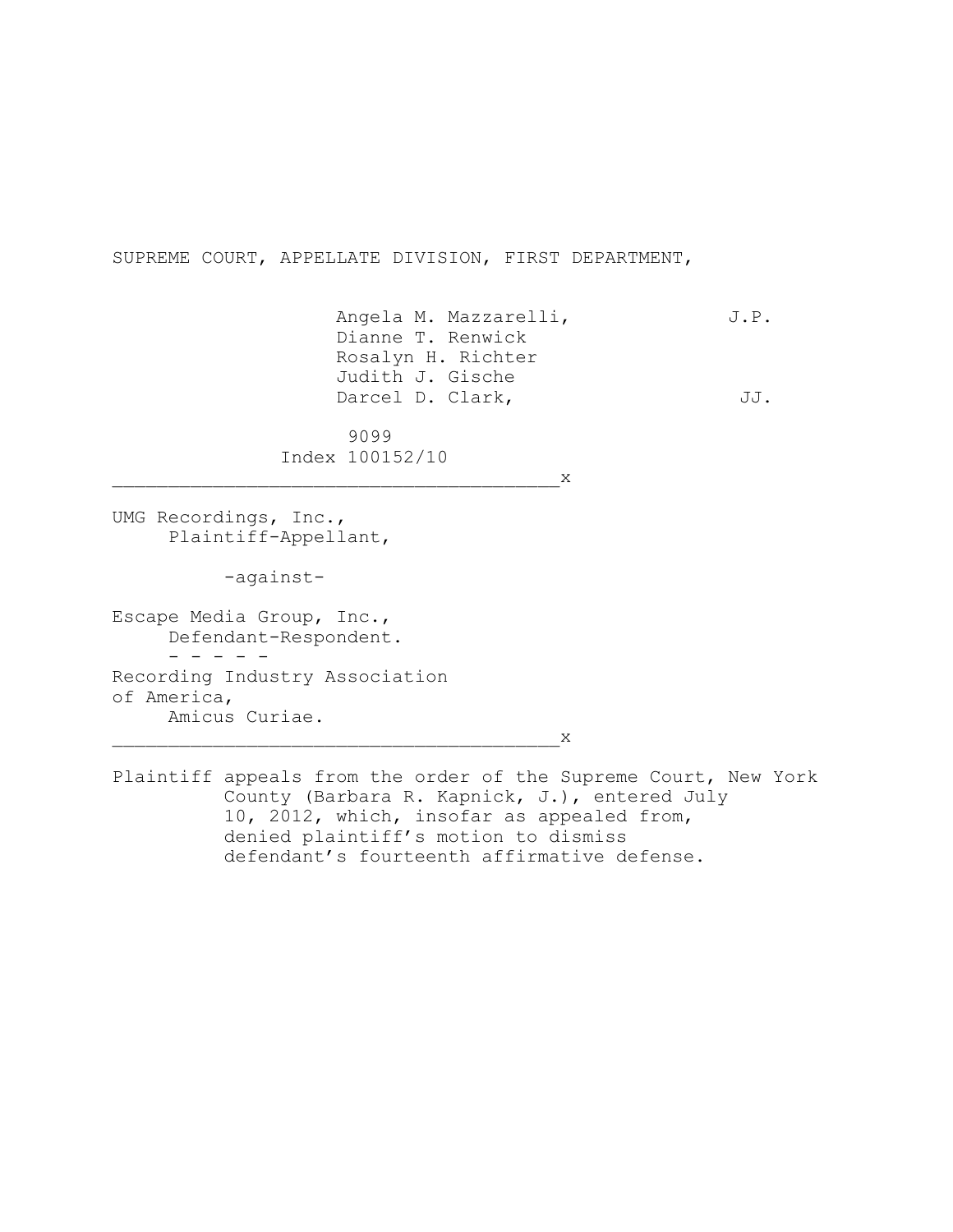Jenner & Block LLP, New York (Andrew H. Bart, Gianni P. Servodidio, Lindsay W. Bowen and Alison I. Stein of counsel), for appellant.

Rosenberg & Giger P.C., New York (John J. Rosenberg, Matthew H. Giger and Brett T. Perala of counsel), for respondent.

Pryor Cashman LLP, New York (Donald S. Zakarin, Frank P. Scibilia and Erich C. Carey of counsel), for amicus curiae.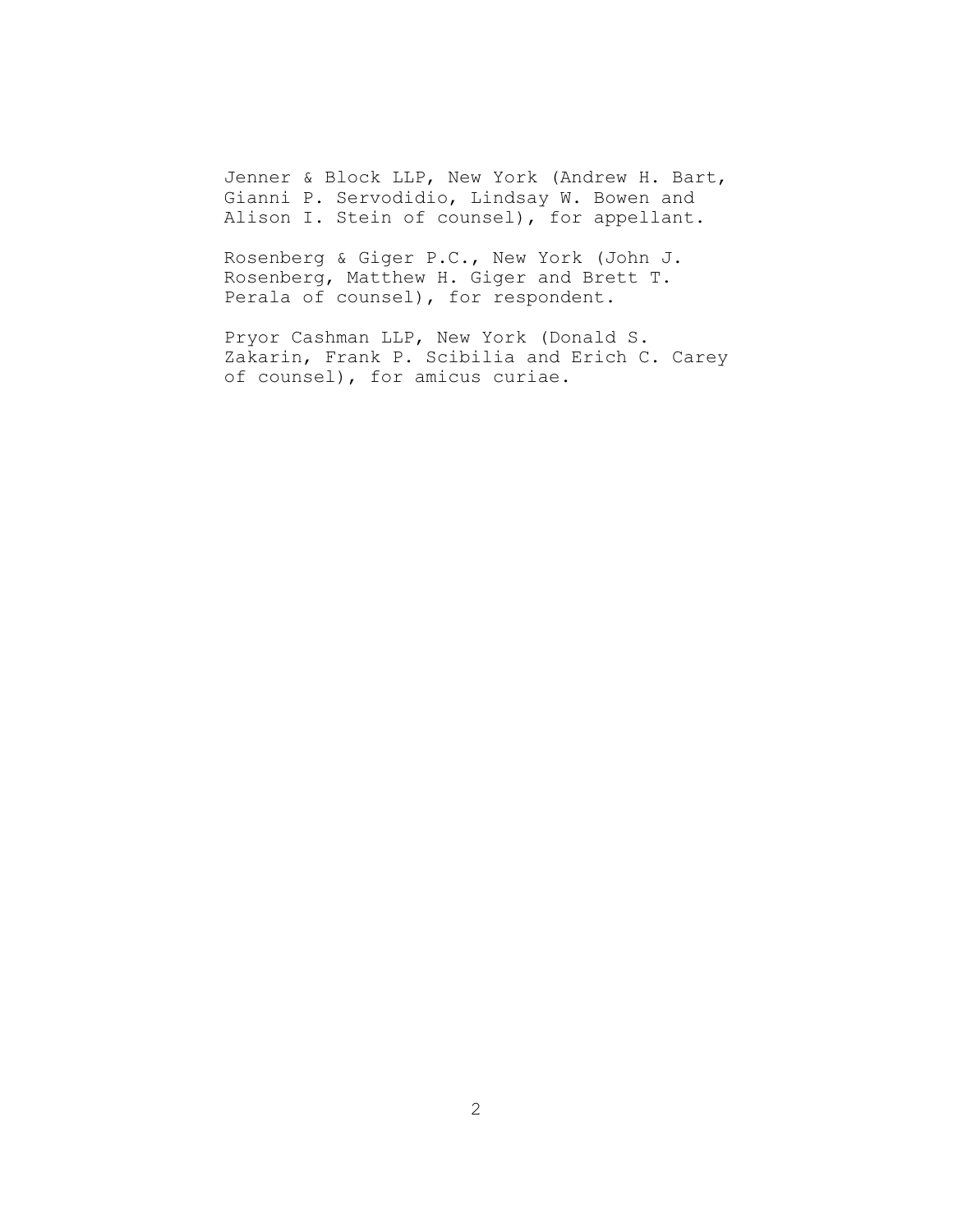MAZZARELLI, J.P.

Defendant Escape Media Group, Inc. developed, owns and operates an Internet-based music streaming service called Grooveshark. Users of Grooveshark can upload audio files (typically songs) to an archive maintained on defendant's computer servers, and other users can search those servers and stream recordings to their own computers or other electronic devices. Defendant has taken some measures to ensure that the Grooveshark service does not trample on the rights of those who own copyrights in the works stored on its servers. For example, it is a party to license agreements with several large-scale owners and licensees of sound recordings. In addition, it requires each user, before he or she uploads a work to Groovesharks servers, to confirm ownership of the recording's copyright or license, or some other authorization to share it.

Defendant concedes that it cannot ensure that each work uploaded to its servers is a non-infringing work. However, it has operated Grooveshark with the assumption that it is shielded from infringement claims by copyright owners by 17 USC  $\frac{1}{5}$  512, popularly known as the Digital Millenium Copyright Act (DMCA). The DMCA, which was enacted in 1998 as an amendment to the federal Copyright Act, provides "safe harbors" to operators of certain Internet services, including defendant. Defendant relies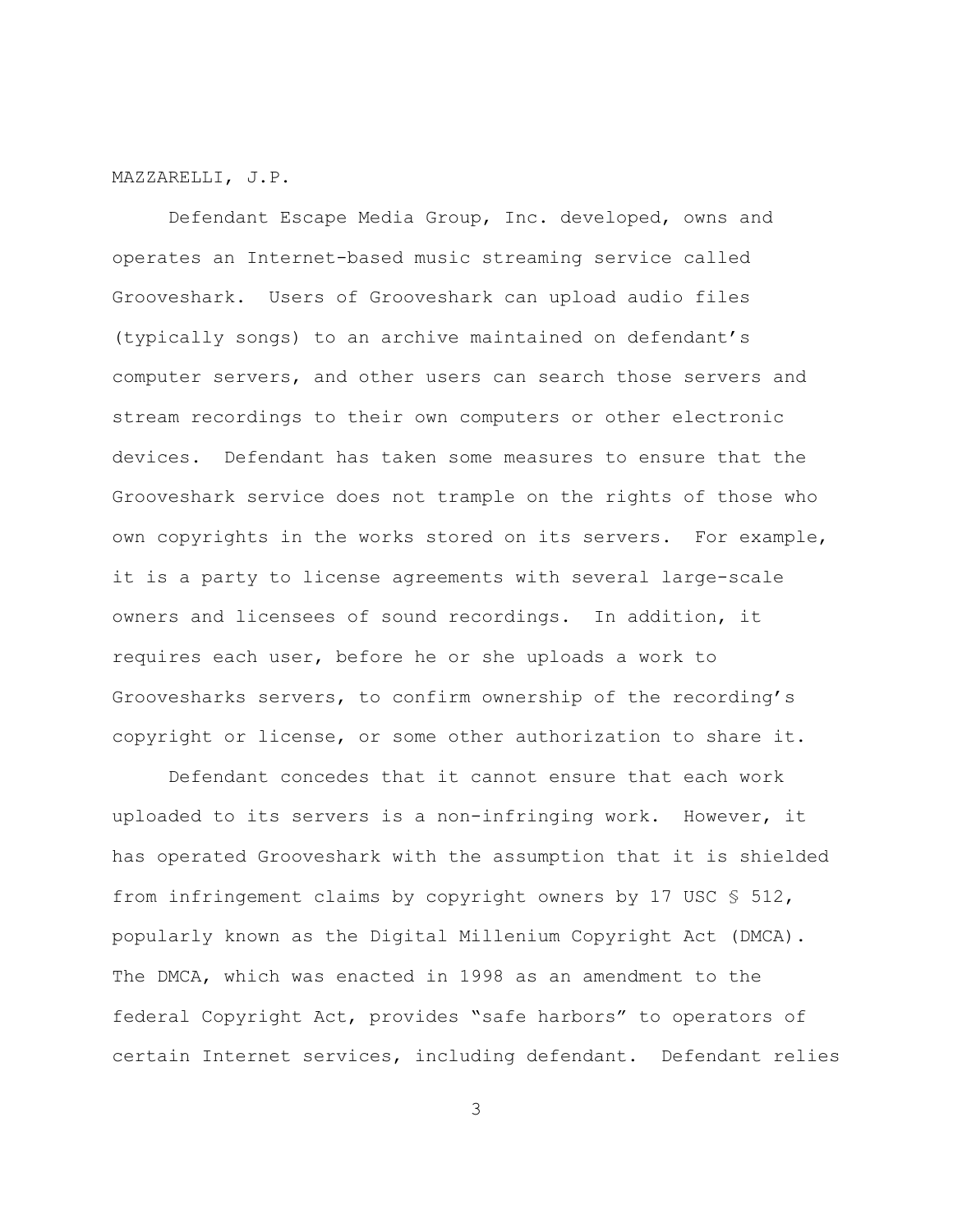on the protections delineated in section  $512(c)$  of the DMCA, which provides:

> "(1) In general.  $-$  A service provider shall not be liable for monetary relief, or, except as provided in subsection (j), for injunctive or other equitable relief, for infringement of copyright by reason of the storage at the direction of a user of material that resides on a system or network controlled or operated by or for the service provider, if the service provider -

> "(A)(i) does not have actual knowledge that the material or an activity using the material on the system or network is infringing; (ii) in the absence of such actual knowledge, is not aware of facts or circumstances from which infringing activity is apparent; or (iii) upon obtaining such knowledge or awareness, acts expeditiously to remove, or disable access to, the material;

> "(B) does not receive a financial benefit directly attributable to the infringing activity, in a case in which the service provider has the right and ability to control such activity; and

> "(C) upon notification of claimed infringement as described in paragraph (3), responds expeditiously to remove, or disable access to, the material that is claimed to be infringing or to be the subject of infringing activity."

Plaintiff UMG Recordings, Inc. is the owner of the rights in many popular sound recordings that have been uploaded to Grooveshark. Many of those recordings were made prior to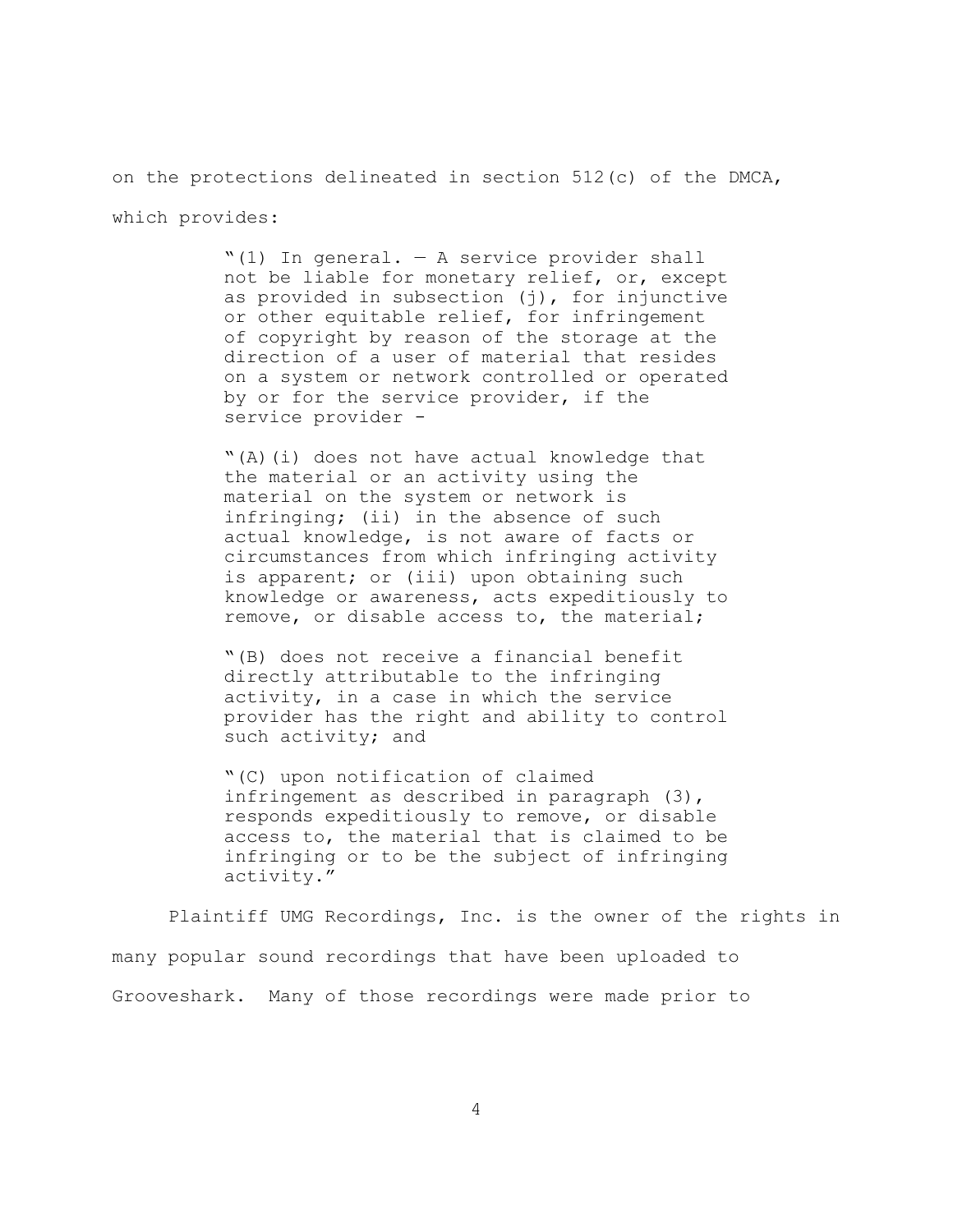February 15, 1972<sup>1</sup> (the pre-1972 recordings). That date is significant, because when the Copyright Act was amended in 1971 to include sound recordings, Congress expressly extended federal copyright protection only to recordings "fixed" on February 15, 1972 or after. Indeed, the Act expressly provided that "[w]ith respect to sound recordings fixed before February 15, 1972, any rights or remedies under the common law or statutes of any State shall not be annulled or limited by this Title until  $2067''^2$  (17 USC  $\frac{1}{2}$  301[c]). UMG claims in this action that by permitting the pre-1972 recordings to be shared on Grooveshark, defendant infringed on its common-law copyright in those works, and that the DMCA does not apply to those recordings.

In its answer, defendant asserted as its fourteenth affirmative defense that the pre-1972 recordings sat within the safe harbor of section 512(c) of the DMCA. UMG moved, inter alia, to dismiss that defense pursuant to CPLR 3211(b). It argued that the DMCA could not apply to the pre-1972 recordings

Indeed, many of the recordings at issue are iconic, including songs from the early days of rock and roll, such as "Peggy Sue" by Buddy Holly and "Johnny B. Goode" by Chuck Berry, and Motown classics like "My Girl" by the Temptations and "Baby Love" by the Supremes, to name but a few of the legendary songs to which UMG owns the copyright.

 $2^2$  Originally the pre-1972 recordings were set to come within the Act's coverage in 2047, but that date was extended by Congress in 1998.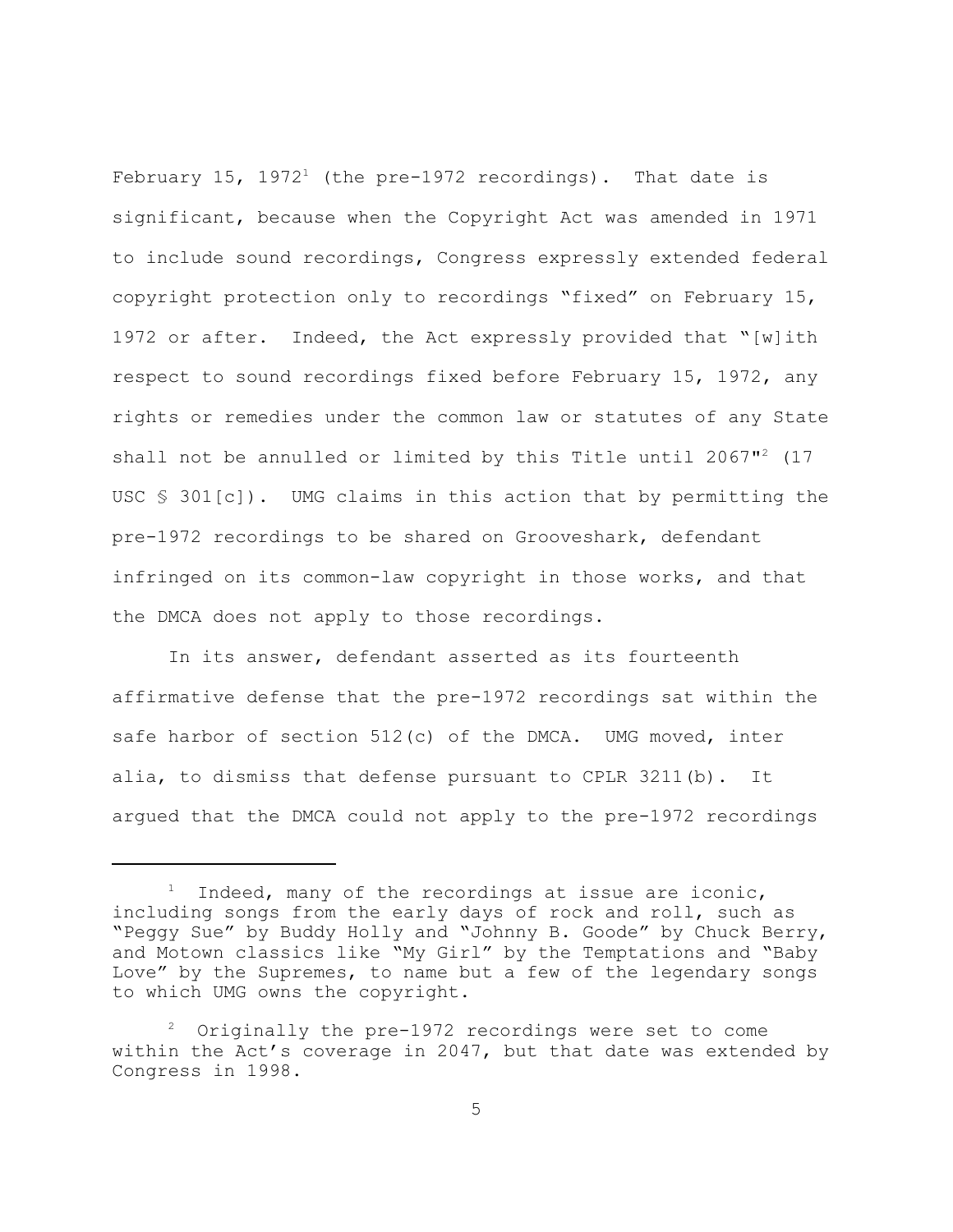because that would conflict with Congress's directive in section 301(c) of the Copyright Act that nothing in the Act would "annul" or "limit" the common-law copyright protections attendant to any sound recordings fixed before February 15, 1972. In response, defendant asserted that nothing in the plain language of the DMCA limited its reach to works fixed after that date. Further, it maintained that a ruling in UMG's favor would eviscerate the DCMA, insofar as companies like it would still need to expend massive resources policing the works posted on its servers, rather than being able to wait until a copyright holder or licensee notified it that its rights were being infringed.

The motion court denied plaintiff's motion. Relying heavily on *Capitol Records, Inc. v MP3tunes, LLC* (821 F Supp 2d 627 [SD NY 2011]), in which the United States district court tackled precisely the same issue and found that the DMCA embraced sound recordings fixed before February 15, 1972, the court stated that "there is no indication in the text of the DMCA that Congress intended to limit the reach of the safe harbors provided by the statute to just post–1972 recordings." It agreed with the district court that, although  $S$  301(c) is an anti-preemption provision ensuring that the grant of federal copyright protection did not interfere with common-law or state rights established prior to 1972, that section does not prohibit all subsequent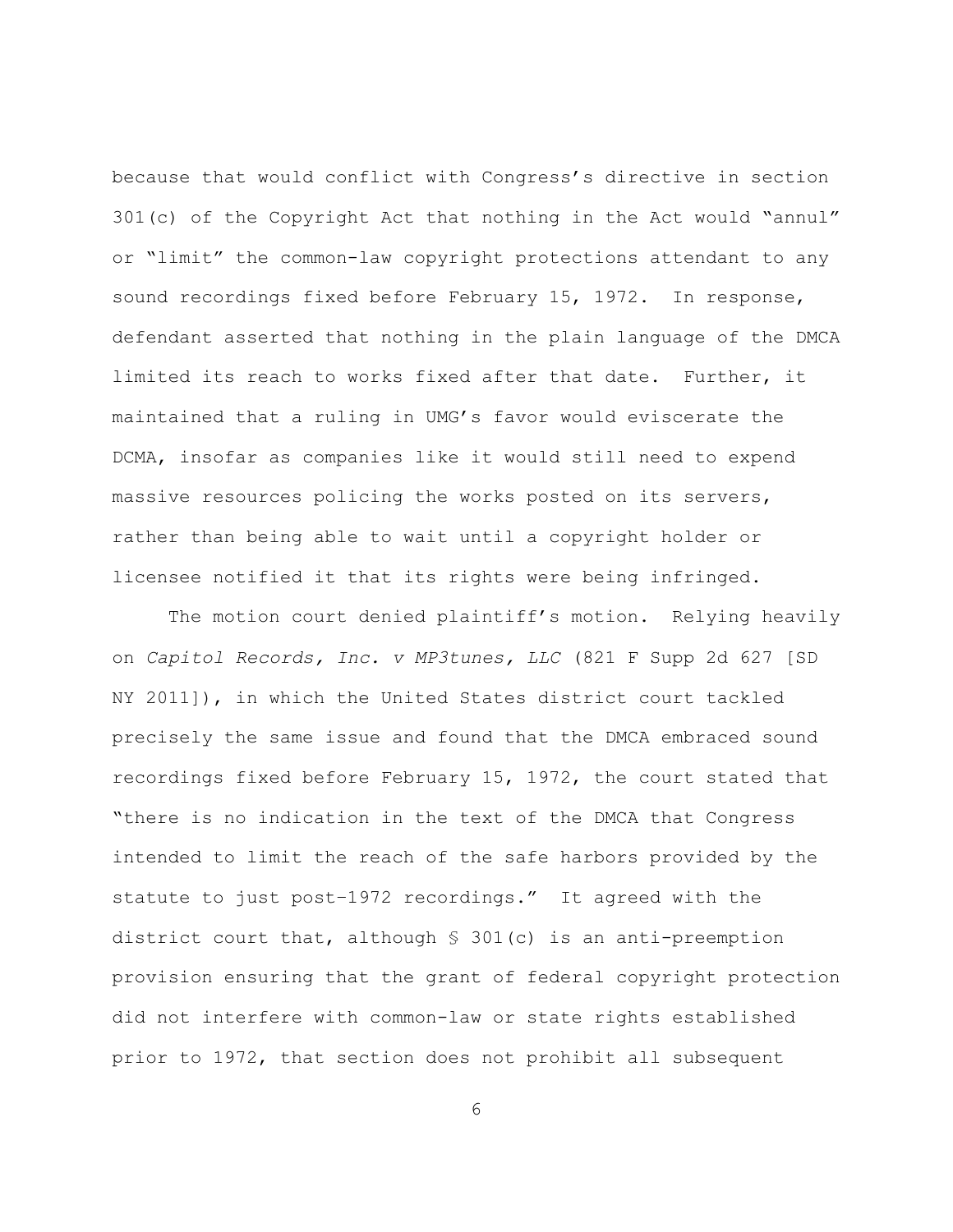regulation of pre–1972 recordings. The court further noted that, as the district court found, the text of the DMCA does not draw any distinction between federal and state law, and the phrases "copyright owner" and "infringing" found in the DMCA were "applicable to the owner of a common-law copyright no less than to the owner of a copyright under the Copyright Act." Further, the court quoted the district court's observation that

> "the DMCA was enacted to clarify copyright law for internet service providers in order to foster fast and robust development of the internet. Limiting the DMCA to recordings [fixed] after 1972, while excluding recordings before 1972, would spawn legal uncertainty and subject otherwise innocent internet service providers to liability for the acts of third parties. After all, it is not always evident...whether a song was recorded before or after 1972.'" (quoting *Capitol Records, Inc*. at 642).

Finally, the court addressed a December 2011 report from the Office of the Register of Copyrights, addressed to the Speaker of the U.S. House of Representatives, recommending that Congress extend federal copyright protection to sound recordings fixed on or before February 15, 1972, and that the safe harbor provisions of § 512 be applicable to such recordings. The motion court acknowledged that the report took the position that *Capitol Records, Inc. v MP3tunes* was wrongly decided and that congressional action was necessary before pre-1972 recordings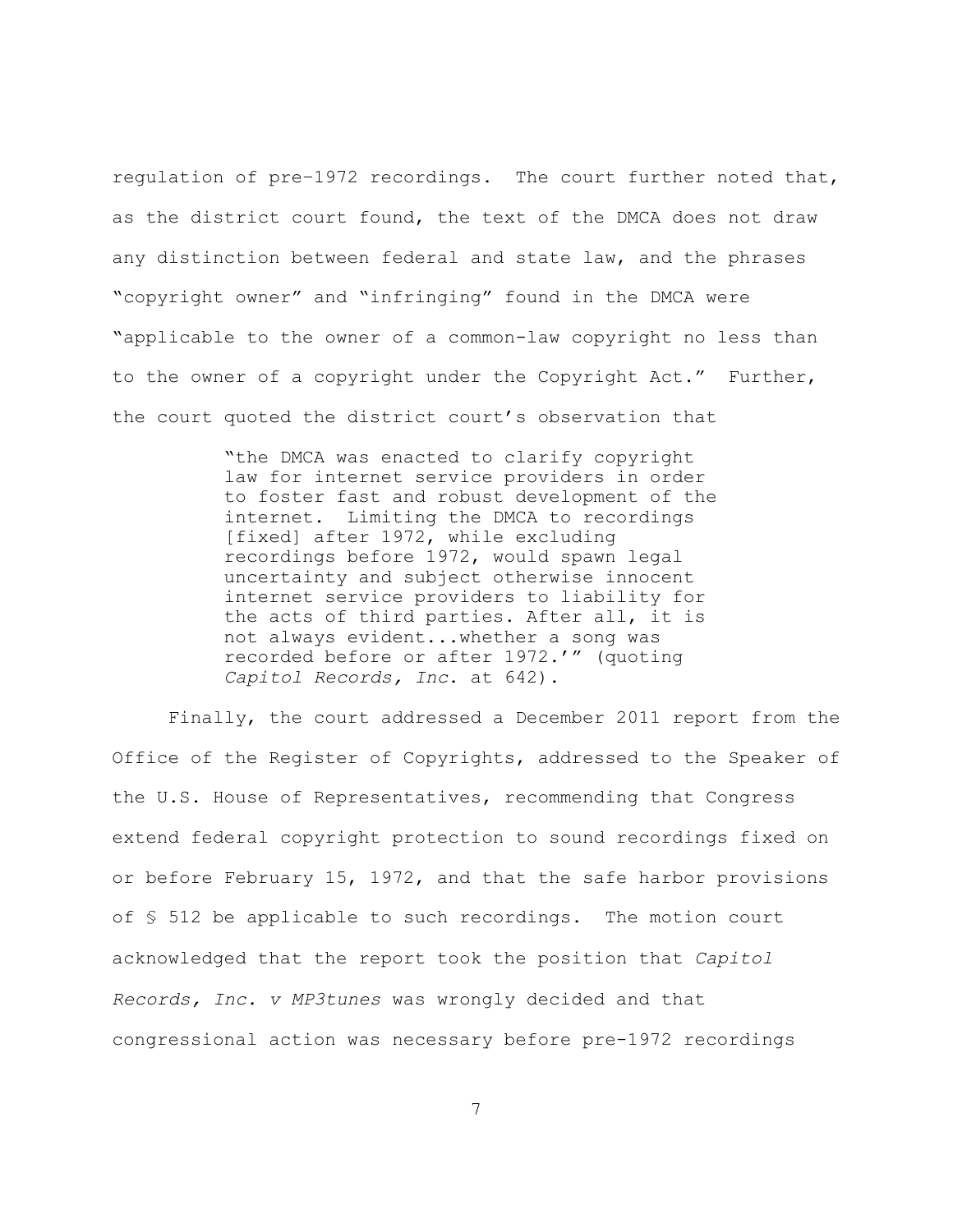were embraced by the DMCA. Nevertheless, the court concluded that its reading of the DMCA was a reasonable interpretation of what Congress intended.

 On appeal, UMG argues that, were the DMCA to be interpreted as protecting services like Grooveshark from infringement liability for pre-1972 recordings, section 301(c) of the Copyright Act would have been effectively repealed. That is because, it contends, section 301(c) forbids the Act from "annull[ing]" or limit[ing]" the common-law rights and remedies of owners of such works, and the DMCA, if it were to bar infringement actions against Internet companies that otherwise comply with the DMCA, would do just that. UMG characterizes section 301(c) as creating "reverse pre-emption" of state law copyright remedies, meaning that Congress is not permitted to trample on the state of copyright laws in any way.

UMG further argues that the motion court ignored the DMCA's provision that a copyright infringer is, for purposes of the legislation, "[a]nyone who violates any of the exclusive rights of the copyright owner as provided by sections 106 through 122" (17 USC §501[a]). It contends that, because each of those sections refers to works which were fixed after February 15, 1972 and so are unquestionably covered by the Copyright Act, a "copyright infringer" entitled to the protections of the DMCA is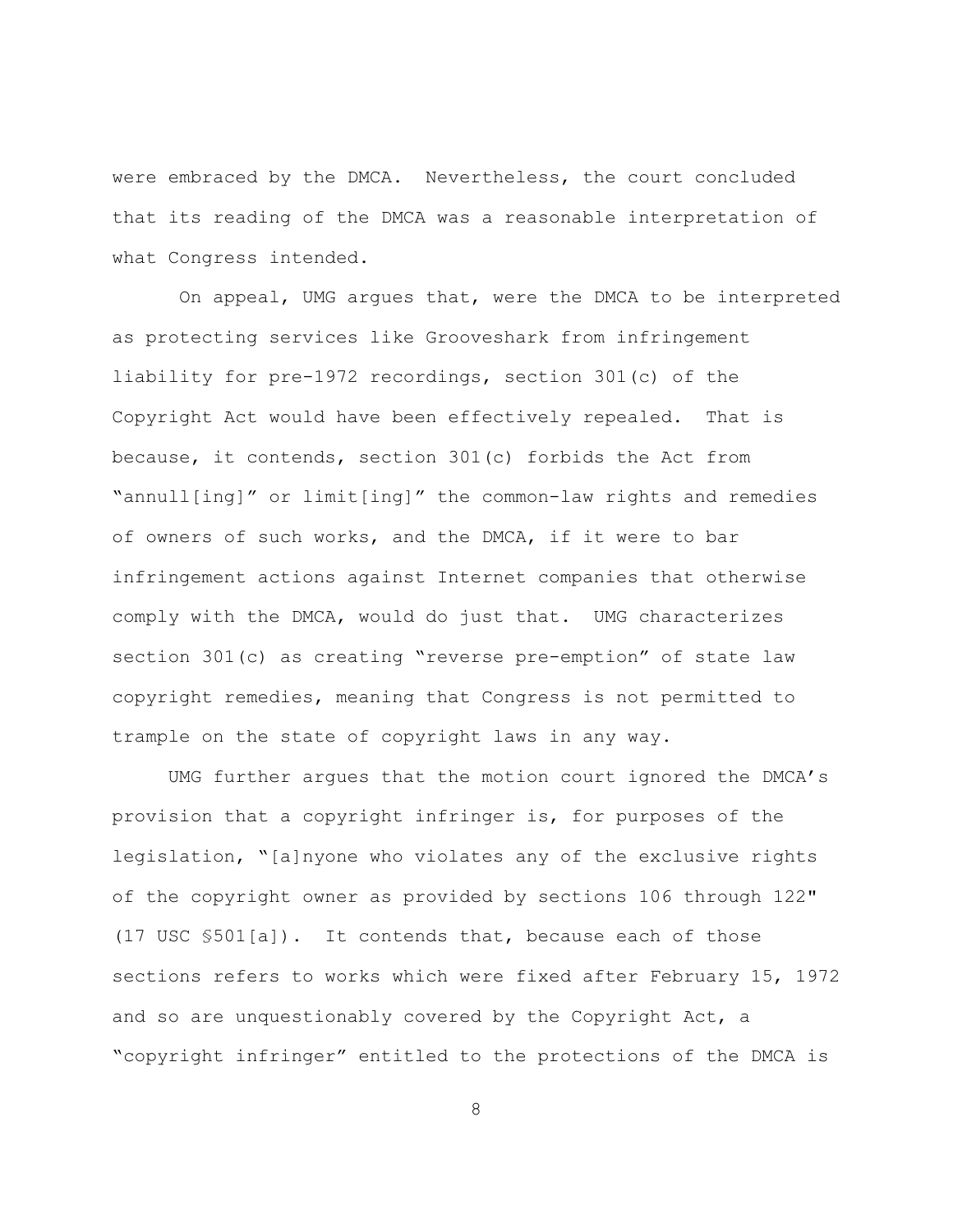by definition not entitled to protection with respect to works fixed before that date. As further evidence that Congress intended the DMCA only to apply to post-1972 works, UMG notes that section 512(c) of the statute refers to a work's "copyright owner," which is defined by the Act as the owner of "any one of the exclusive rights comprised in a copyright" (17 USC \$101). UMG then refers to the Senate and House reports that accompanied the Copyright Act, which stated that those exclusive rights were the ones delineated in section 106 of the Act.

Finally, UMG points to the report of the United States Copyright Office, which was commissioned by Congress as part of its investigation into extending the Copyright Act to pre-1972 recordings. It stresses that the report concluded that the DMCA does not currently apply to such works, and that *Capitol Records, Inc. v MP3tunes, LLC*, upon which the motion court so heavily relied, was premised on "highly questionable grounds."

Defendant argues that there is no tension between the DMCA and section 301(c) of the Copyright Act. It contends that any references in the DMCA to "copyrights" and "infringements" thereof are generic, and that there is no indication that Congress intended to limit the statute's reach to works covered by the Copyright Act. It further claims that had Congress intended only to protect companies such as defendant from claims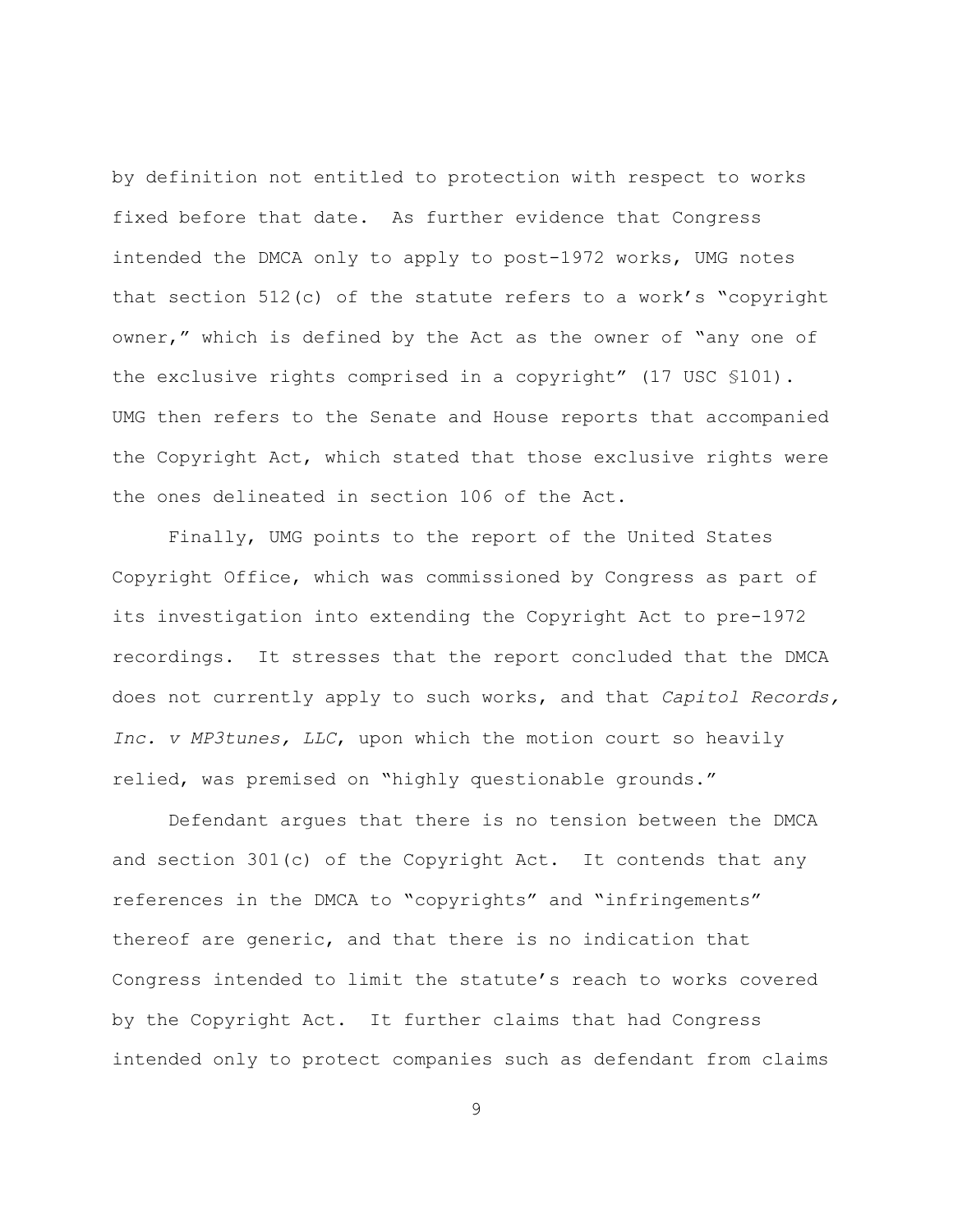by owners of federal copyright claims, it would have so stated.

Defendant maintains that if UMG's interpretation of the DMCA were adopted, that act would be eviscerated. It points to legislative history stating that the purpose behind the DMCA was to promote efficiency in Internet operations, and argues that Grooveshark, and other Internet companies that provide similar services such as Youtube and Google, would become inefficient if they had to research the provenance of works before permitting them to be posted to their sites. Defendant additionally argues that the DMCA does not annul or limit any of UMG's rights in the pre-1972 recordings, because, notwithstanding the DMCA's safe harbor provisions, UMG still retains its common-law rights in those works, such as the ability to exploit the works, license them and create derivative works.

Finally, defendant downplays the significance of the Copyright Office report. It argues that the Copyright Office is managed by a political appointee and so is entitled to little deference. Further, it questions the logic behind the report's conclusion that *Capitol Records, Inc. v MP3tunes, LLC* was wrongly decided.

In interpreting any statute, we are required, first and foremost, to pay heed to the intent of the legislature, as reflected by the plain language of the text (*see Majewski v*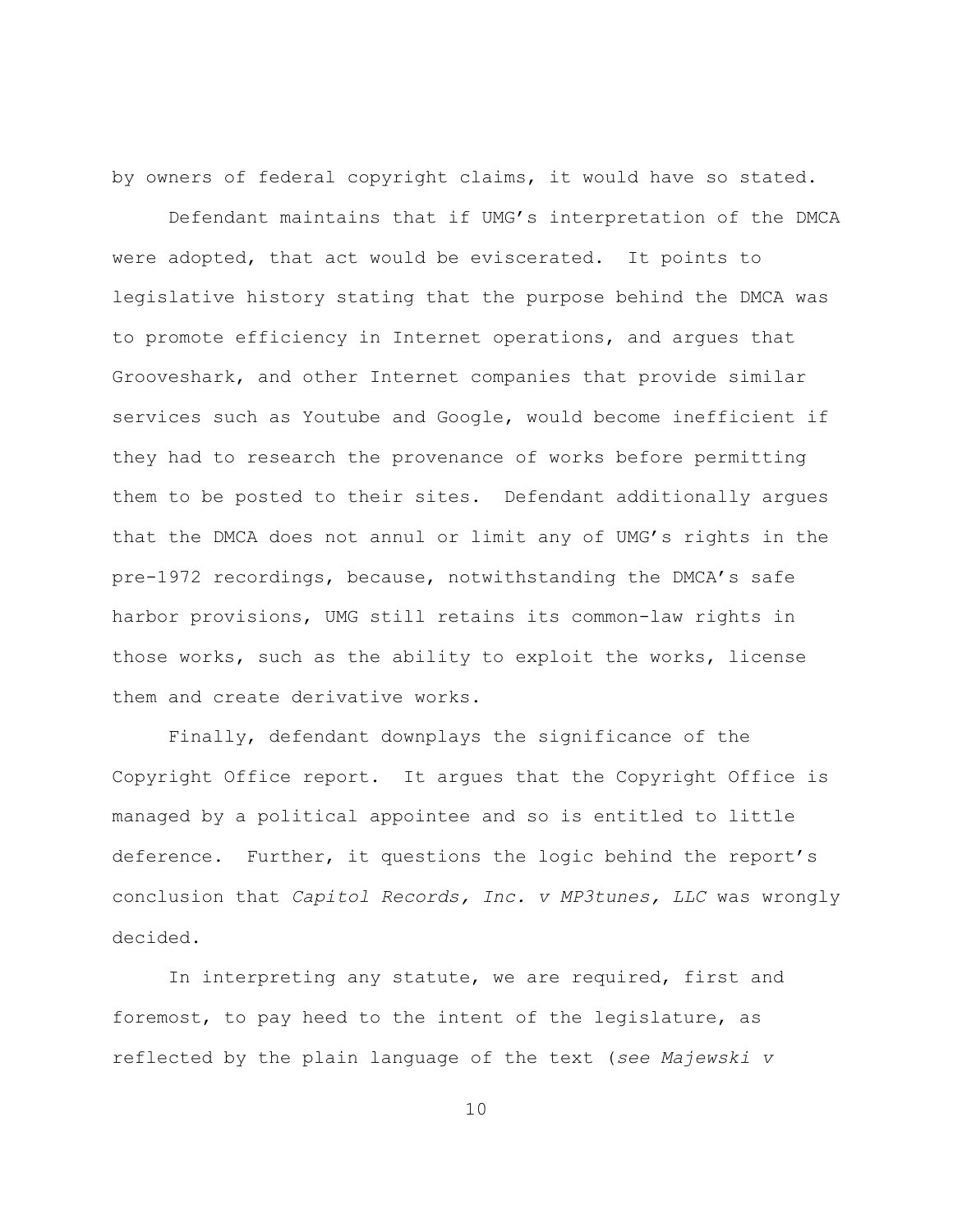*Broadalbin-Perth Cent. School Dist.*, 91 NY2d 577, 583 [1998]).

In addition,

"[i]n construing statutes, it is a wellestablished rule that resort must be had to the natural signification of the words employed, and if they have a definite meaning, which involves no absurdity or contradiction, there is no room for construction and courts have no right to add to or take away from that meaning" (*id.* [internal quotation marks omitted]).

Repeal or modification of a statute by implication is disfavored (*Matter of Consolidated Edison Co. of N.Y. v Department of Envtl. Conservation*, 71 NY2d 186, 195 [1988]).

> "'Generally speaking, a statute is not deemed to repeal an earlier one without express words of repeal, unless the two are in such conflict that both cannot be given effect. If by any fair construction, a reasonable field of operation can be found for two statutes, that construction should be adopted'" (*People v Newman*, 32 NY2d 379, 390 [1973] *cert denied* 414 US 1163 [1974], quoting *Matter of Board of Educ. of City of N.Y. v Allen*, 6 NY2d 127, 141-142 [1959]).

> "These principles apply with particular force to statutes relating to the same subject matter, which must be read together and applied harmoniously and consistently. Moreover, as to statutes enacted in a single legislative session, there is a presumption against implied repeal; the Legislature would hardly repeal a fresh enactment without doing so expressly" (*Alweis v Evans*, 69 NY2d 199, 204-205 [1987] [internal citations omitted]).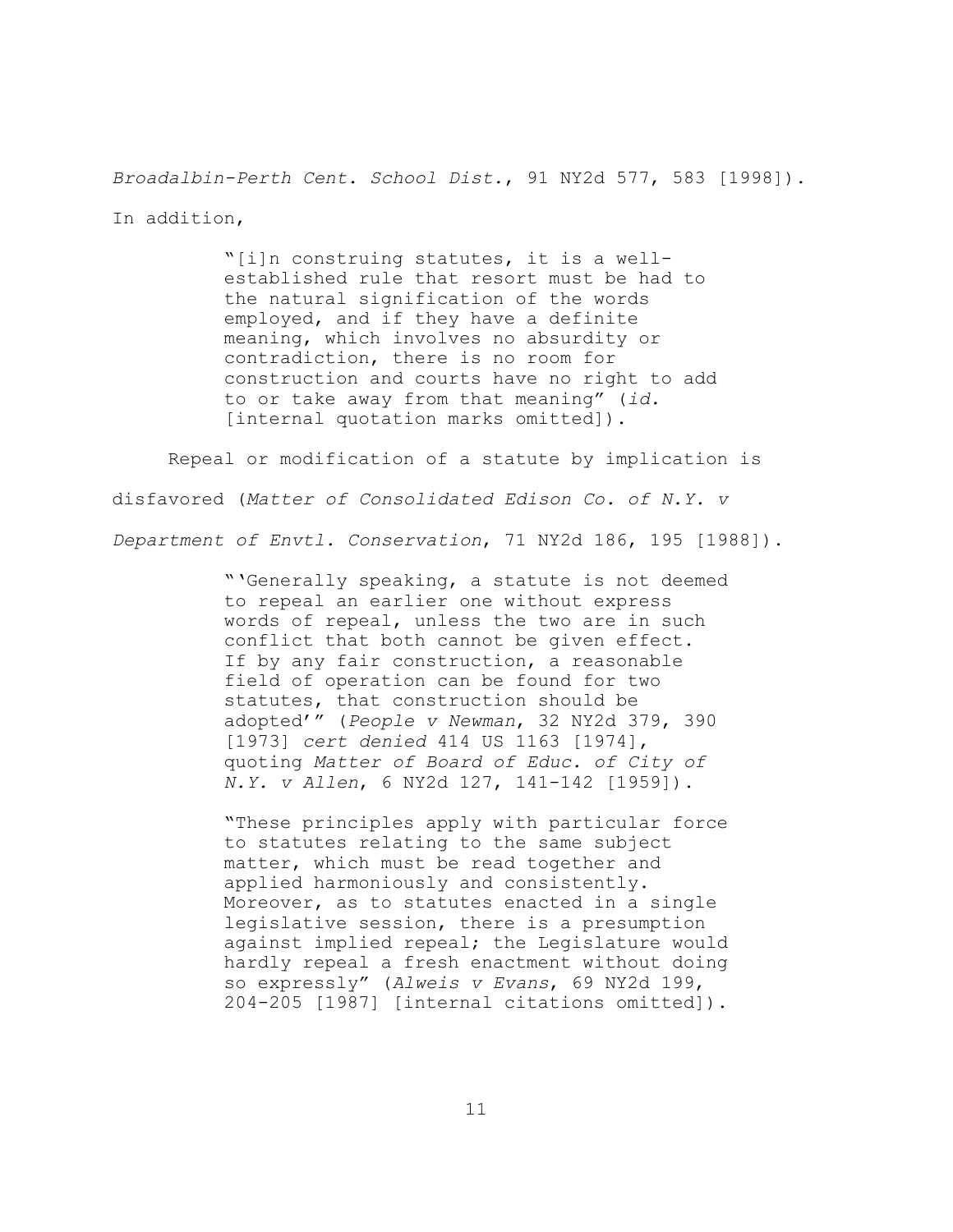Initially, it is clear to us that the DMCA, if interpreted in the manner favored by defendant, would directly violate section 301(c) of the Copyright Act. Had the DMCA never been enacted, there would be no question that UMG could sue defendant in New York state courts to enforce its copyright in the pre-1972 recordings, as soon as it learned that one of the recordings had been posted on Grooveshark. However, were the DMCA to apply as defendant believes, that right to immediately commence an action would be eliminated. Indeed, the only remedy available to UMG would be service of a takedown notice on defendant. This is, at best, a limitation on UMG's rights, and an implicit modification of the plain language of section 301(c). The word "limit" in 301(c) is unqualified, so defendant's argument that the DMCA does not contradict that section because UMG still retains the right to exploit its copyrights, to license them and to create derivative works, is without merit. Any material limitation, especially the elimination of the right to assert a common-law infringement claim, is violative of section 301(c) of the Copyright Act.

For defendant to prevail, we would have to conclude that Congress intended to modify section 301(c) when it enacted the DMCA. However, applying the rules of construction set forth above, there is no reason to conclude that Congress recognized a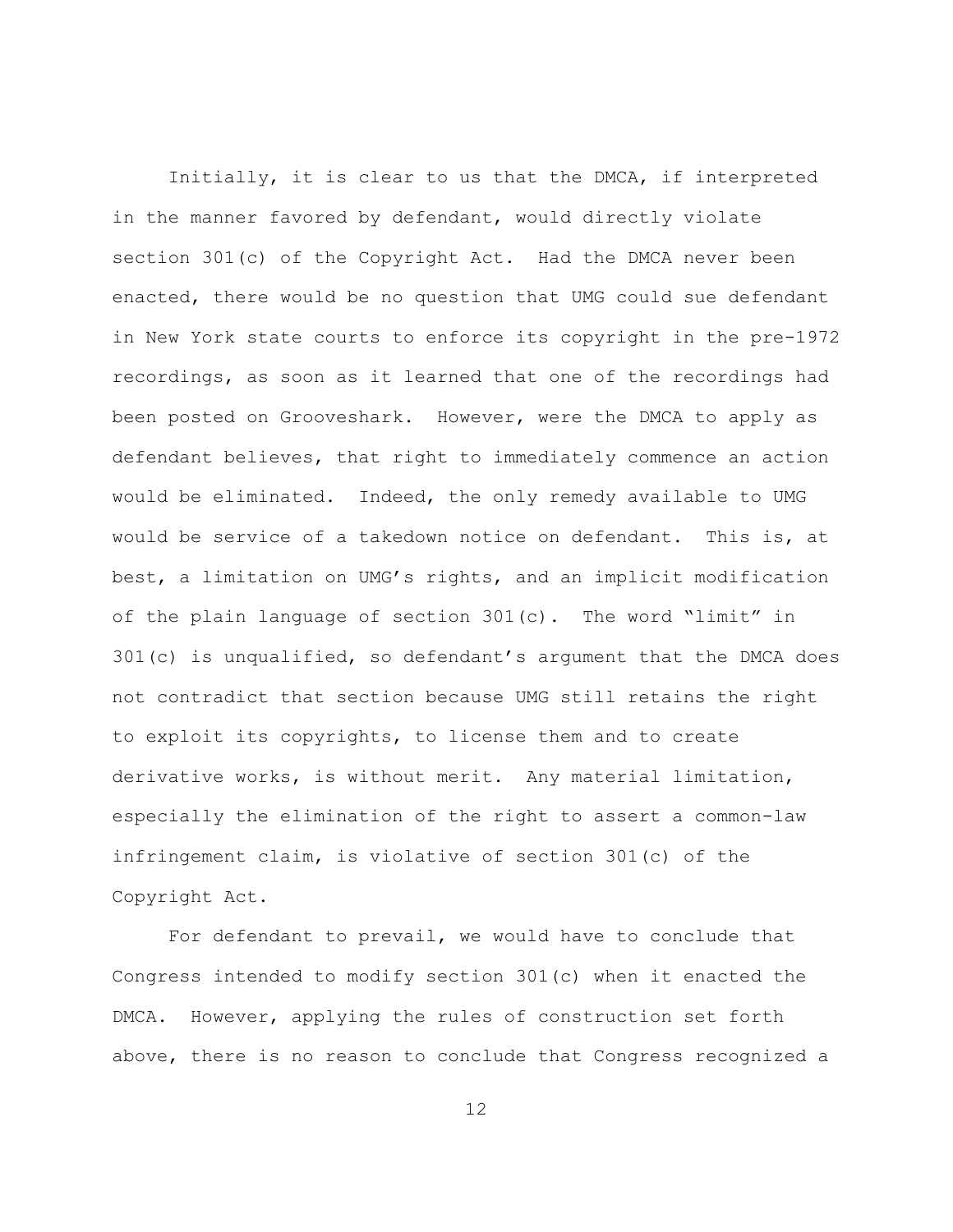limitation on common-law copyrights posed by the DMCA but intended to implicitly dilute section 301(c) nonetheless. Again, such an interpretation is disfavored where, as here, the two sections can reasonably co-exist, each in its own "field of operation" (*People v Newman*, 32 NY2d at 390). Congress explicitly, and very clearly, separated the universe of sound recordings into two categories, one for works "fixed" after February 15, 1972, to which it granted federal copyright protection, and one for those fixed before that date, to which it did not. Defendant has pointed to nothing in the Copyright Act or its legislative history which prevents us from concluding that Congress meant to apply the DMCA to the former category, but not the latter.

To the contrary, reading the Copyright Act as a whole, which we are required to do (*see Matter of New York County Lawyers' Assn. v Bloomberg*, 19 NY3d 712, 721 [2012]), it is reasonable to interpret the references in the DMCA to "copyright" or "copyright infringers" as pertaining only to those works covered by the DMCA. The DMCA expressly identifies the rights conferred *by the Copyright Act* in stating who a "copyright infringer" is for purposes of the DMCA. Had Congress intended to extend the DMCA's reach to holders of common-law rights it would have not have provided so narrow a definition. Defendant's argument that by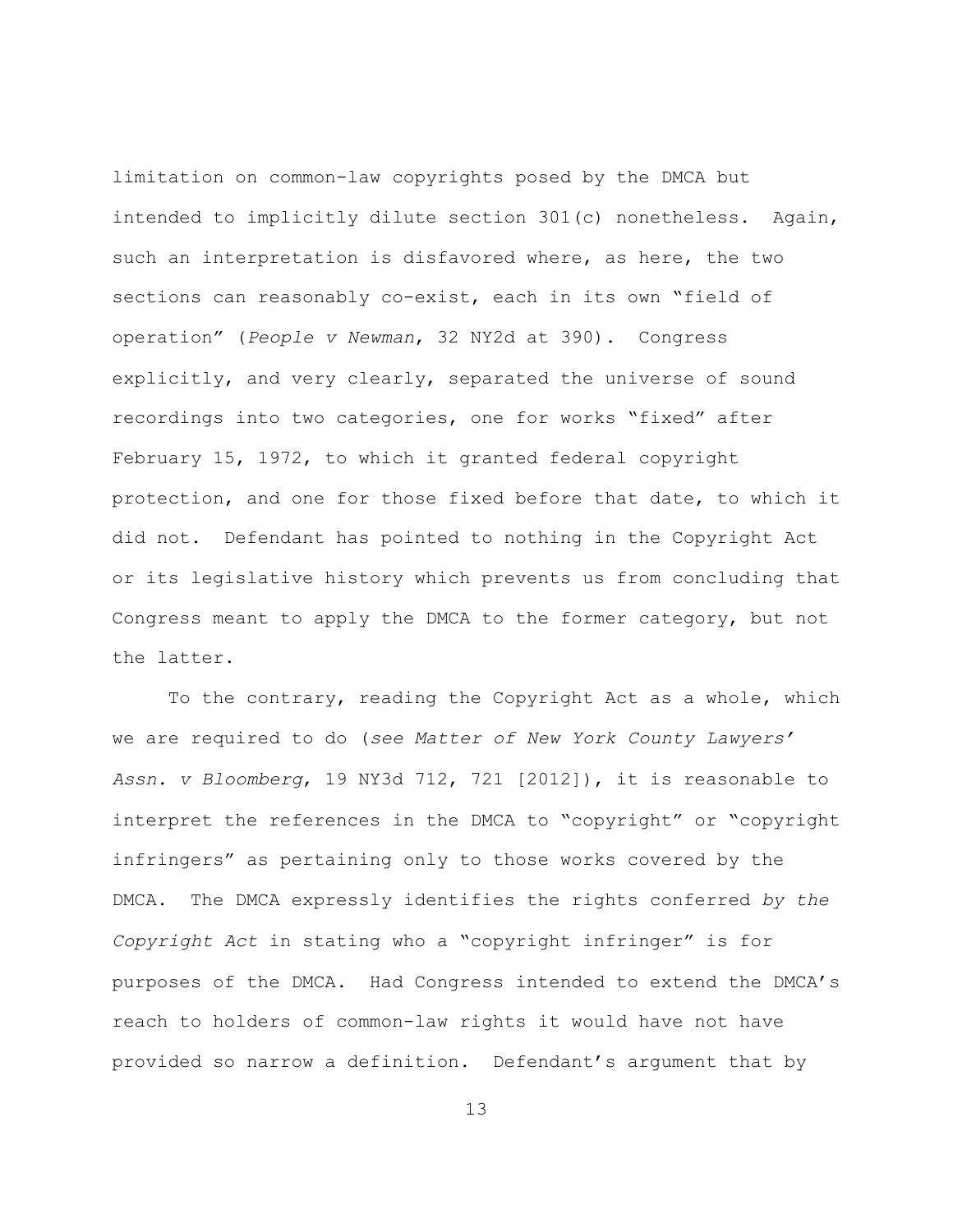not affirmatively excluding works not otherwise covered by the Act, Congress was implicitly including them, is simply unreasonable, and contrary to the maxim *expressio unius est exclusio alterius*, which dictates that the specific mention of one thing implies the exclusion of others (*see Matter of Mayfield v Evans*, 93 AD3d 98, 106 [1st Dept 2012], citing McKinney's Cons Laws of NY, Book 1, Statutes § 240).

Moreover, in the same Congressional session as it enacted the DMCA (indeed one day before), Congress amended section 301(c) of the Copyright Act to extend for an additional 20 years the amount of time before the Act could be used to "annul" or "limit" the rights inherent in pre-1972 recordings. Thus, Congress was acutely aware that the DMCA could be used to modify 301(c) in the way advocated by defendant, and so, in the absence of language expressly reconciling the two provisions, there is an even stronger presumption that it did not intend for the DMCA to do so (*see Alweis v Evans*, 69 NY2d at 204-205). We make this determination based strictly on the plain language and context of the statute and its legislative hostory, and so we need not decide whether the report by the Copyright Office, which reaches the same conclusion, has any authoritative effect.

Finally, we reject defendant's argument that the very purpose of the DMCA will be thwarted if it is deemed not to apply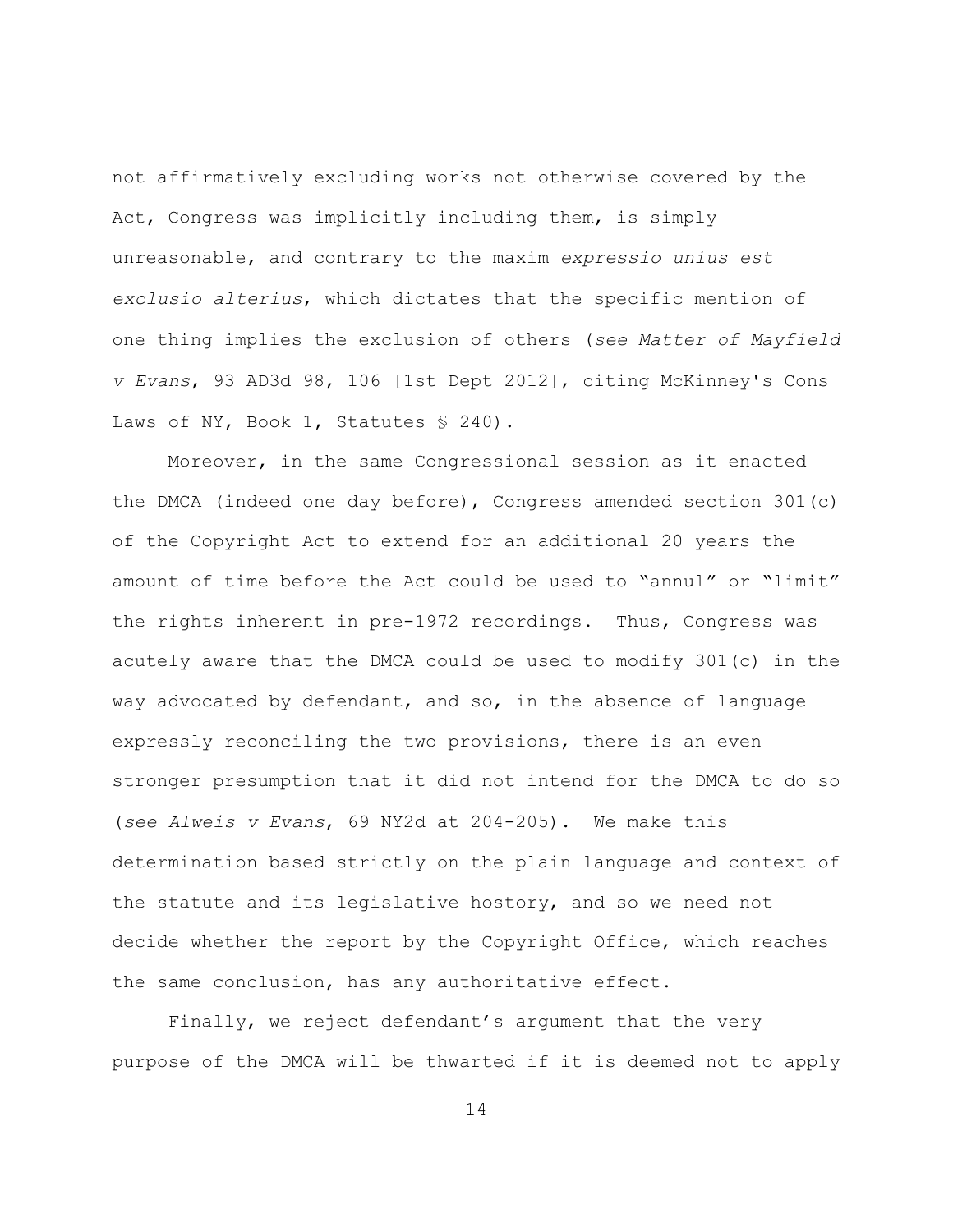to the pre-1972 recordings. The statutory language at issue involves two equally clear and compelling Congressional priorities: to promote the existence of intellectual property on the Internet, and to insulate pre-1972 sound recordings from federal regulation. As stated above, it is not unreasonable, based on the statutory language and the context in which the DMCA was enacted, to reconcile the two by concluding that Congress intended for the DMCA only to apply to post-1972 works. In any event, defendant's concerns about interpreting the statutes in the manner advocated by UMG are no more compelling than UMG's concerns about interpreting the statutes in the manner advanced by defendant. Under such circumstances, it would be far more appropriate for Congress, if necessary, to amend the DMCA to clarify its intent, than for this Court to do so by fiat.